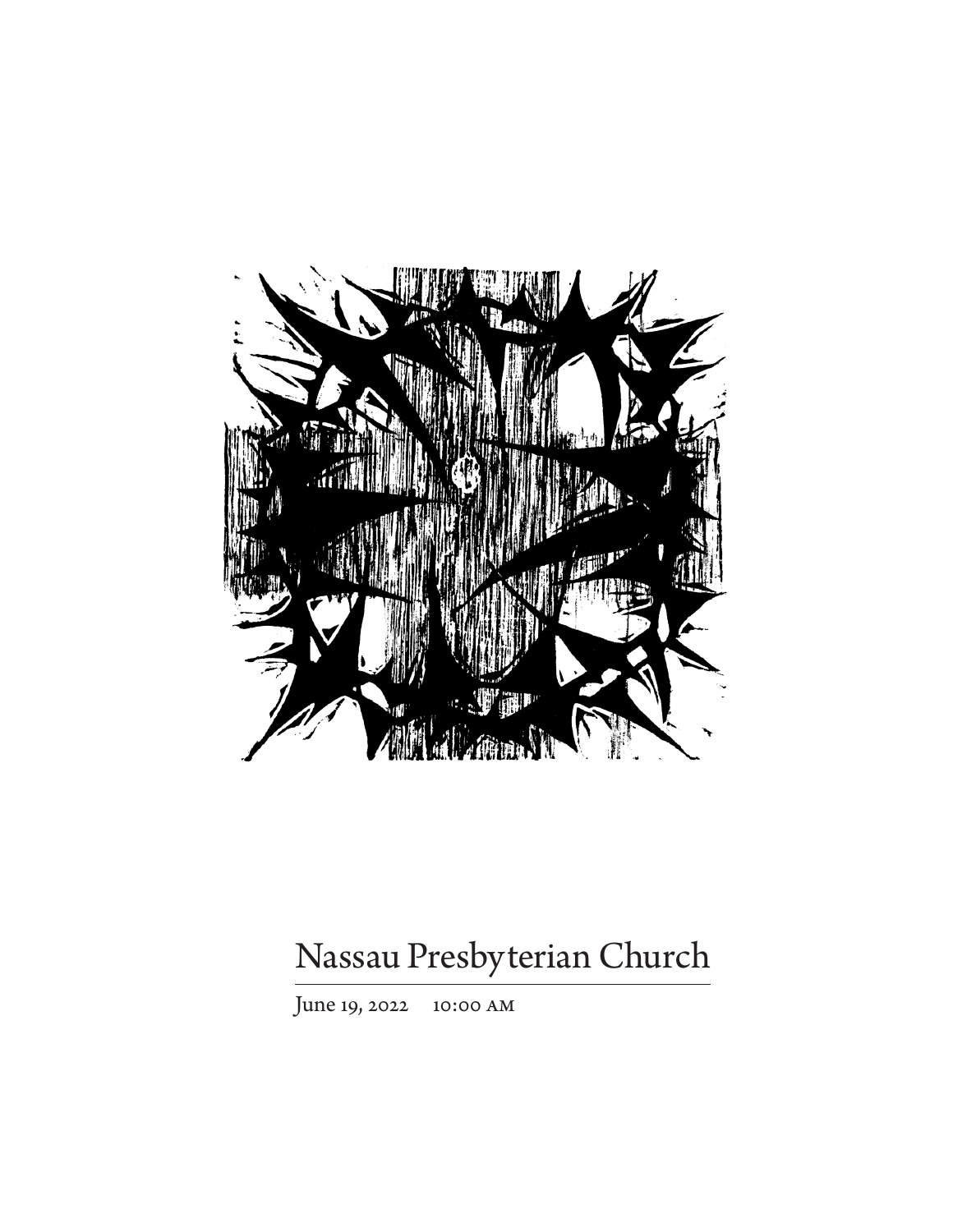

Prelude Schõnster Herr Jesu Wilbur Held *Most Beautiful Lord Jesus*

• Introit

Spirit of the Living God Red Hymnal 288

At the sign ◆ you may stand. *Hymn* indicates the red pew hymnal *Glory to God*.

# Call to Worship ◆

Bold text is read or sung in unison.

Praise is due to you,

O God, in Zion,

and to you shall vows be performed,

#### **O you who answers prayer!**

#### **O you who answers prayer!**

By awesome deeds you answer us with deliverance,

O God of our salvation.

#### **You are the hope of all the ends of the earth and of the farthest seas.**

Come, let us worship God!

#### My Hope Is Built on Nothing Less Red Hymnal 353 • Opening Hymn

# Prayer of Confession

# Assurance of Forgiveness

Friends in Christ, hear and believe the good news of the Gospel. **In Jesus Christ we are forgiven. Thanks be to God.**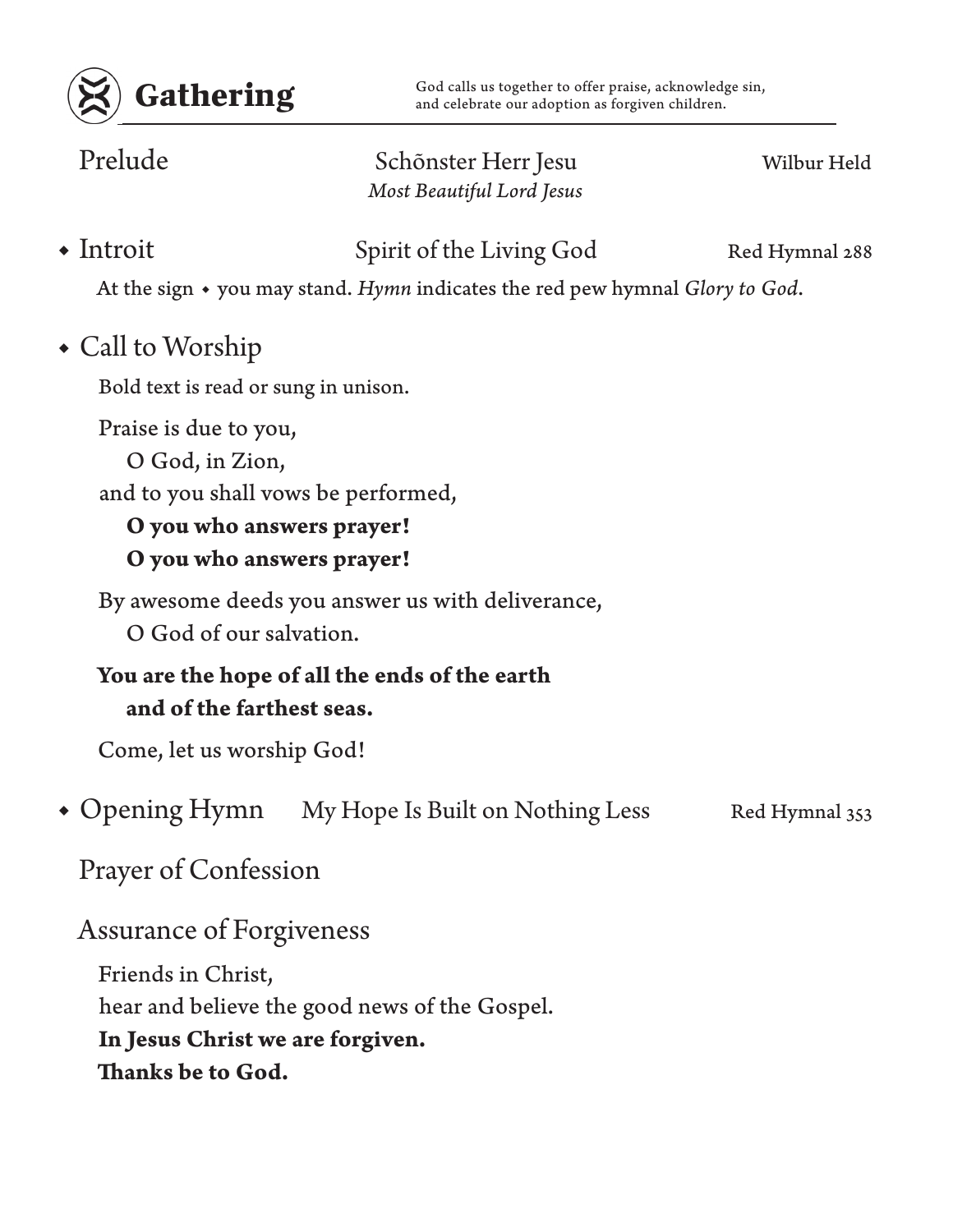Words of Welcome



as we interpret and expound scripture.

### Time with Children

Children, age 2 to grade 2, may now leave for a Bible story and activity time. Parents may pick-up children in room 04 (lower level) at the end of the service.

### Prayer for Illumination

**Lord, open our hearts and minds by the power of your Holy Spirit, that as scripture is read and your Word proclaimed, we may hear with joy what you say to us today. Amen.**

First Scripture Lesson Luke 8:42b-48 NRSV

As he went, the crowds pressed in on him. Now there was a woman who had been suffering from a flow of blood for twelve years, and though she had spent all she had on physicians, no one could cure her. She came up behind him and touched the fringe of his cloak, and immediately her flow of blood stopped. Then Jesus asked, "Who touched me?" When they all denied it, Peter said, "Master, the crowds are hemming you in and pressing against you." But Jesus said, "Someone touched me, for I noticed that power had gone out from me." When the woman realized that she could not remain hidden, she came trembling, and falling down before him, she declared in the presence of all the people why she had touched him and how she had been immediately healed. He said to her, "Daughter, your faith has made you well; go in peace."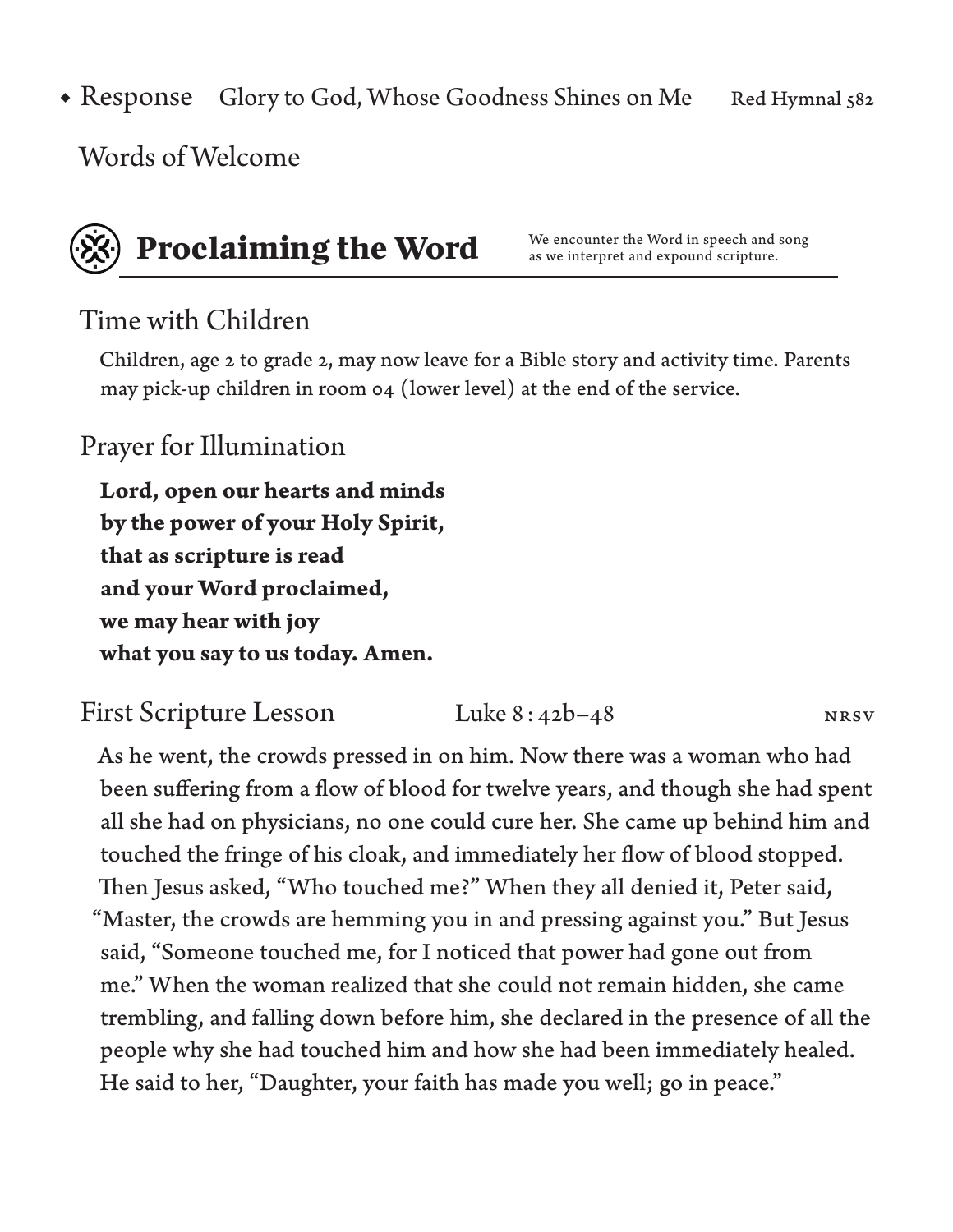### Second Scripture Lesson Romans 5:12–21 NRSV

Therefore, just as sin came into the world through one man, and death came through sin, and so death spread to all because all have sinned — for sin was indeed in the world before the law, but sin is not reckoned when there is no law. Yet death reigned from Adam to Moses, even over those who did not sin in the likeness of Adam, who is a pattern of the one who was to come.

But the free gift is not like the trespass. For if the many died through the one man's trespass, much more surely have the grace of God and the gift in the grace of the one man, Jesus Christ, abounded for the many. And the gift is not like the effect of the one man's sin. For the judgment following one trespass brought condemnation, but the gift following many trespasses brings justification. If, because of the one man's trespass, death reigned through that one, much more surely will those who receive the abundance of grace and the gift of righteousness reign in life through the one man, Jesus Christ.

Therefore just as one man's trespass led to condemnation for all, so one man's act of righteousness leads to justification and life for all. For just as through the one man's disobedience the many were made sinners, so through the one man's obedience the many will be made righteous. But law came in, so that the trespass might increase, but where sin increased, grace abounded all the more, so that, just as sin reigned in death, so grace might also reign through justification leading to eternal life through Jesus Christ our Lord.

Sermon Free Gift! David A. Davis

**Thanksgiving** We respond by presenting our offerings, setting the table,<br>lifting prayers, and praising the triune God. lifting prayers, and praising the triune God.

- Sermon Hymn Amazing Grace, How Sweet the Sound Red Hymnal 649
- ◆ Affirmation of Faith from A Brief Statement of Faith

**In life and in death we belong to God. Through the grace of our Lord Jesus Christ,**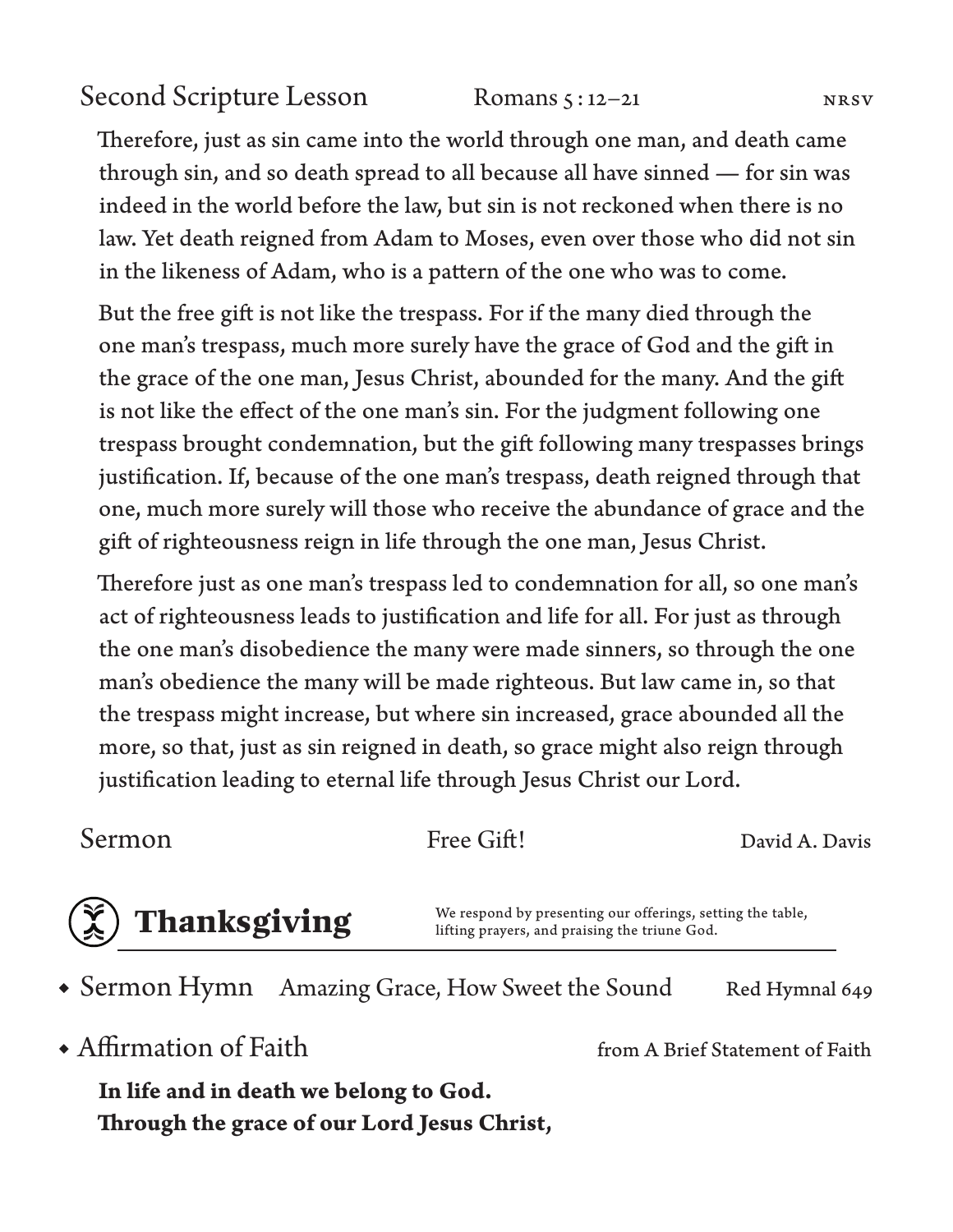**the love of God, and the communion of the Holy Spirit, we trust in the one triune God, the Holy One of Israel, whom alone we worship and serve. With believers in every time and place, we rejoice that nothing in life or in death can separate us from the love of God in Christ Jesus our Lord. Glory be to the Father, and to the Son, and to the Holy Spirit. Amen.**

| Offertory          | God So Loved the World                  | John Stainer<br>John $3:16, 17$ |
|--------------------|-----------------------------------------|---------------------------------|
| $\bullet$ Doxology | Praise God, from Whom All Blesings Flow |                                 |

Pastoral Prayer and the Lord's Prayer

| $(\Leftrightarrow)$ Sending | We follow the Word into the world, sent forth with<br>God's blessing to lives of service and love. |                    |
|-----------------------------|----------------------------------------------------------------------------------------------------|--------------------|
| $\bullet$ Closing Hymn      | Blessed Assurance, Jesus Is Mine!                                                                  | Red Hymnal 839     |
| • Benediction               |                                                                                                    |                    |
| $\bullet$ Response          | Siyahamba                                                                                          | South African song |
| Postlude                    | Prelude and Fugue in D Minor (BWV 554)                                                             | J.S. Bach          |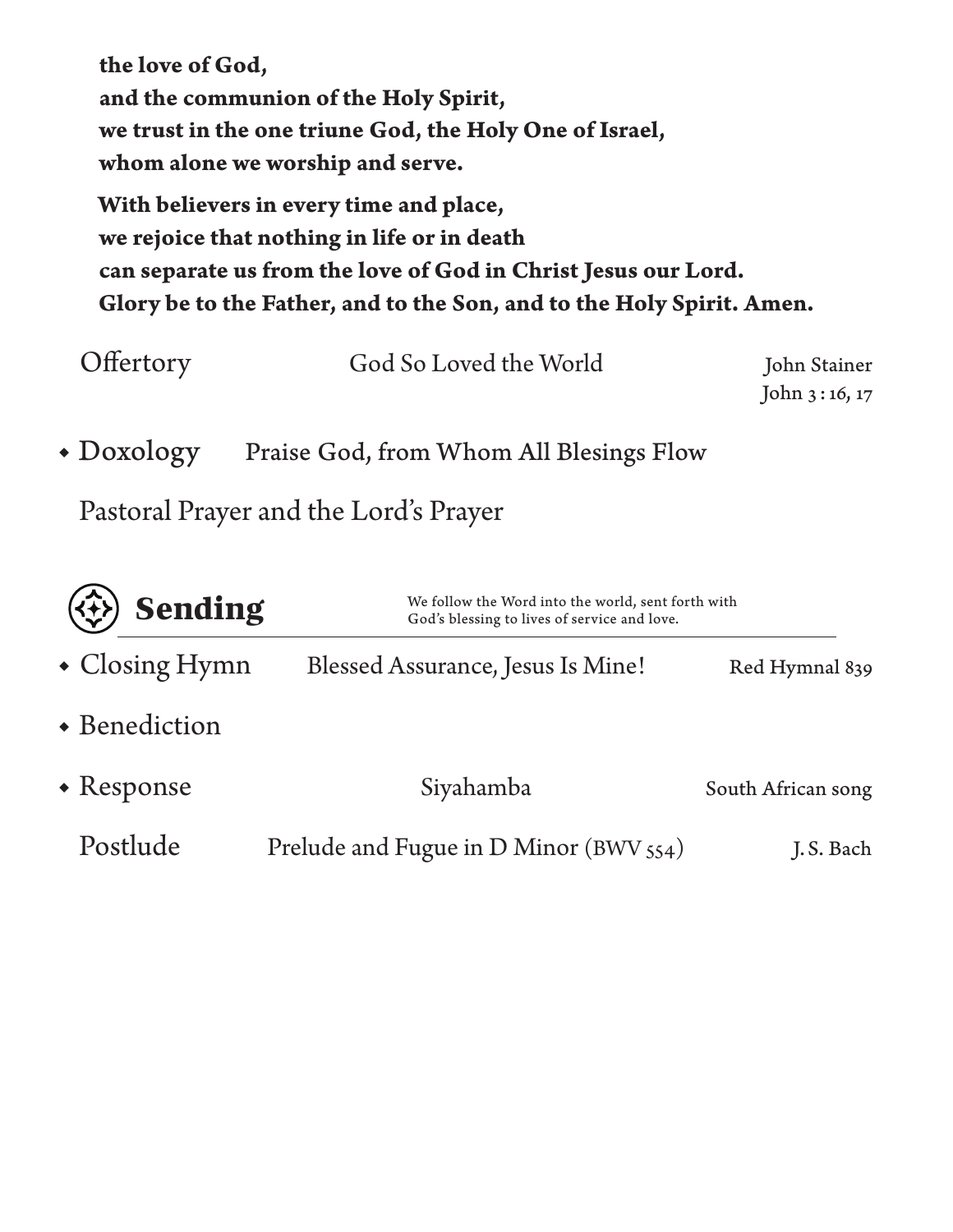Preacher David A. Davis Liturgist Annalise Hume Time with Children Carol Wehrheim Musicians

Peggy Mankey, cellist *SummerChoir* Noel Werner, director & organist

Sound Engineer Nick Mastalesz

Livestream Operators Ian Lewono Tom Coogan

Cover Art

"Crown of Thorns," a linocut by Elizabeth Steele Halstead.

#### Copyrights

*Schõnster Herr Jesu (Most Beautiful Lord Jesus)* from *Five Hymn Preludes for Cello and Keyboard,* Wilbur Held ©2010 Birnamwood Publications, a division of MorningStar Music Publishers. Livestreamed with permission under ONE LICENSE #A-730100. All rights reserved.

*Spirit of the Living God* from *Glory to God* #288. Text & Music: Daniel Iverson, © 1935, renewed 1963, Birdwing Music (admin. EMICMGPublishing. com). Livestreamed and reprinted with permission under CCLI # 11457258. All rights reserved.

*My Hope Is Built on Nothing Less* from *Glory to God* #353. Text: Edward Mote, c. 1834, alt.; Music: William Batchelder Bradbury, 1863, alt. Public Domain.

Glory to God, Whose Goodness Shines on Me from Glory to God #582. Text: Trad. liturgical text; adapt. © 2008 Paul M. Vasile; Music: © 2008 Paul M. Vasile. Used by special permission. All rights reserved.

*Amazing Grace, How Sweet the Sound* from *Glory to God* #649. Text: Stanzas 1–4, John Newton, 1772; stanza 5, A Collection of Sacred Ballads, 1790; Music: Columbian Harmony, 1829; arr. Edwin O. Excell, 1910, alt. Public Domain.

*God So Loved the World* from *The Crucifixion* by John Stainer (1840-1901). Public Domain.

*Praise God, from Whom All Blessings Flow* from *Glory to God* #606. Text: Thomas Ken; Music Genevan Psalter. Public Domain.

*Blessed Assurance, Jesus Is Mine* from *Glory to God* #839. Text: Fanny Jane Crosby, 1873; Music: Fanny Jane Crosby, 1873. Public Domain.

We Are Marching in the Light of God: Siyahamba from Glory to God #853. Text: South African; English trans. Gracia Grindal, ©1984 Utryck (admin.<br>Walton Music Corp.); Music: South African; arr. Freedom Is Coming, ©1984 Utryc permission under ONE LICENSE #A-730100. All rights reserved.

*Prelude and Fugue in D Minor* (BWV 554). J.S. Bach (1685-1750). Public Domain.

Prayers are reprinted by permission from the *Book of Common Worship,* ©2018 Westminster/John Knox Press. All rights reserved.

Scripture quotations are from the *New Revised Standard Version Bible (NRSV),* copyright ©1989 National Council of the Churches of Christ in the United States of America. Used by permission. All rights reserved worldwide.

*Crown of Thorns* Linoleum block prints by Elizabeth Steele Halstead. Reprinted by permission from *Visuals for Worship*, © 2006, Faith Alive Christian Resources.